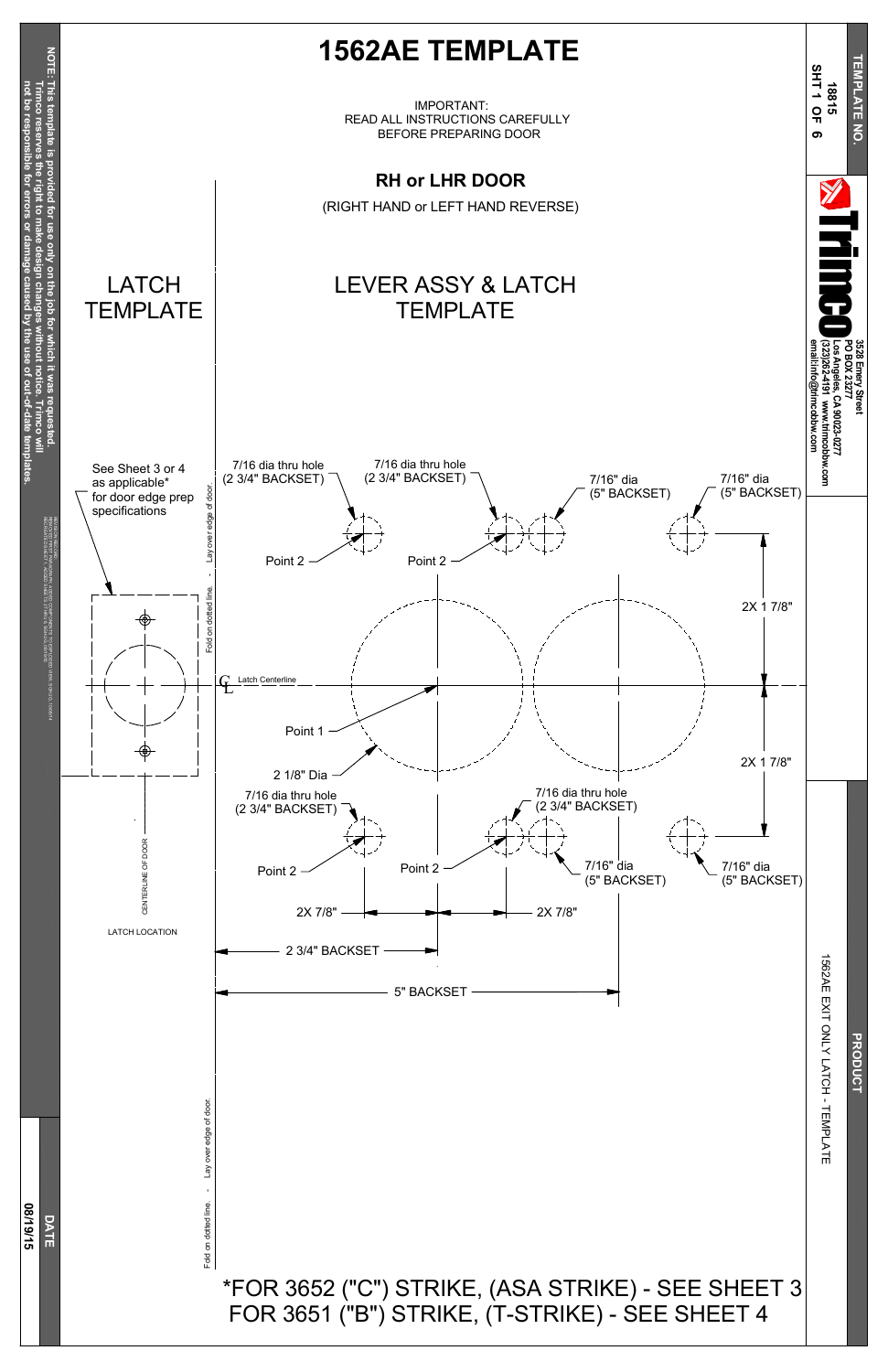Fold on dotted line. - Lay over edge of door. Lay over edge of doo Fold on dotted line.

# **PRODUCT**

### **D A T E**

## **0 8/19/15**



#### \*FOR 3652 ("C") STRIKE, (ASA STRIKE) - SEE SHEET 3 FOR 3651 ("B") STRIKE, (T-STRIKE) - SEE SHEET 4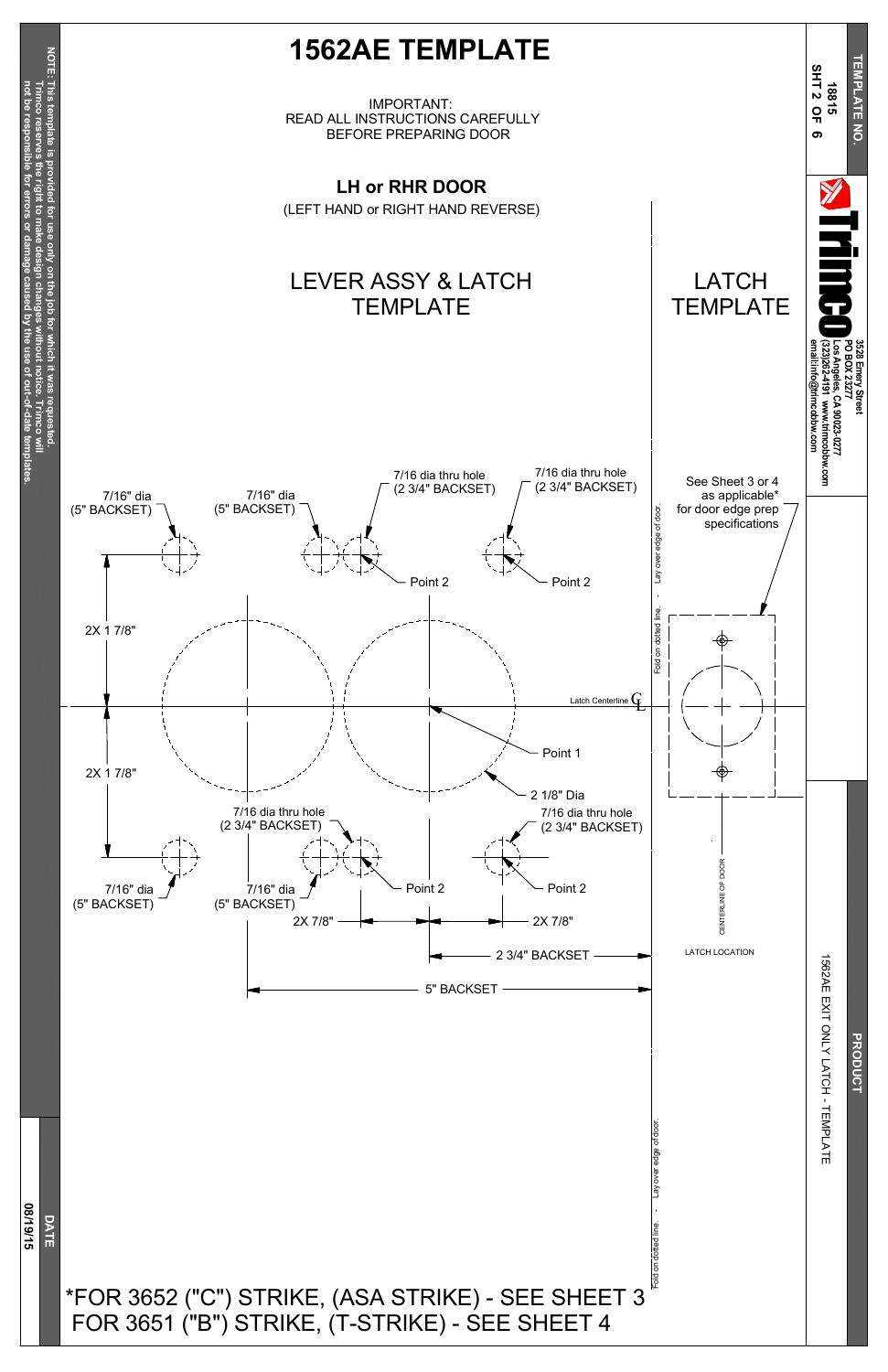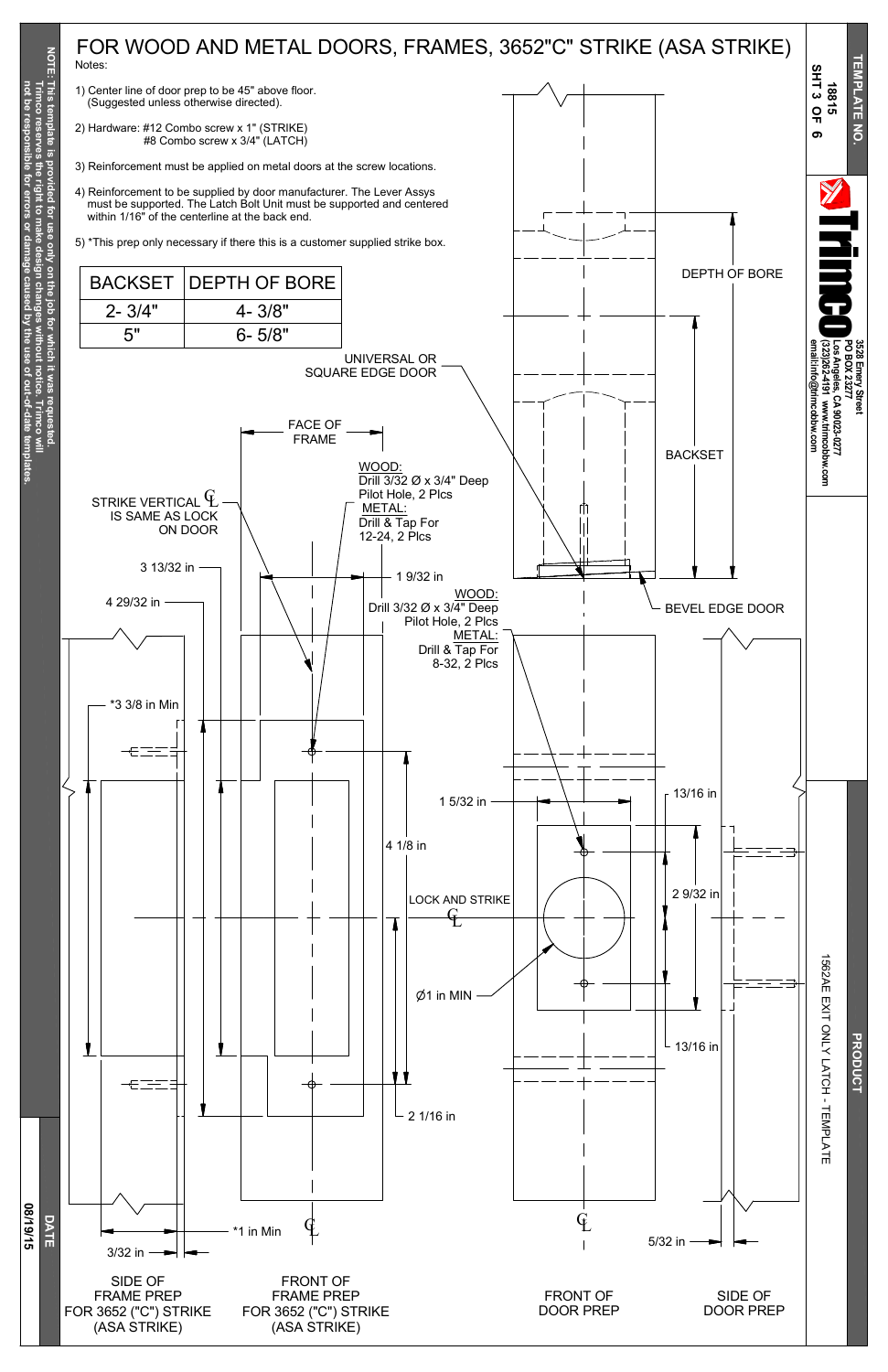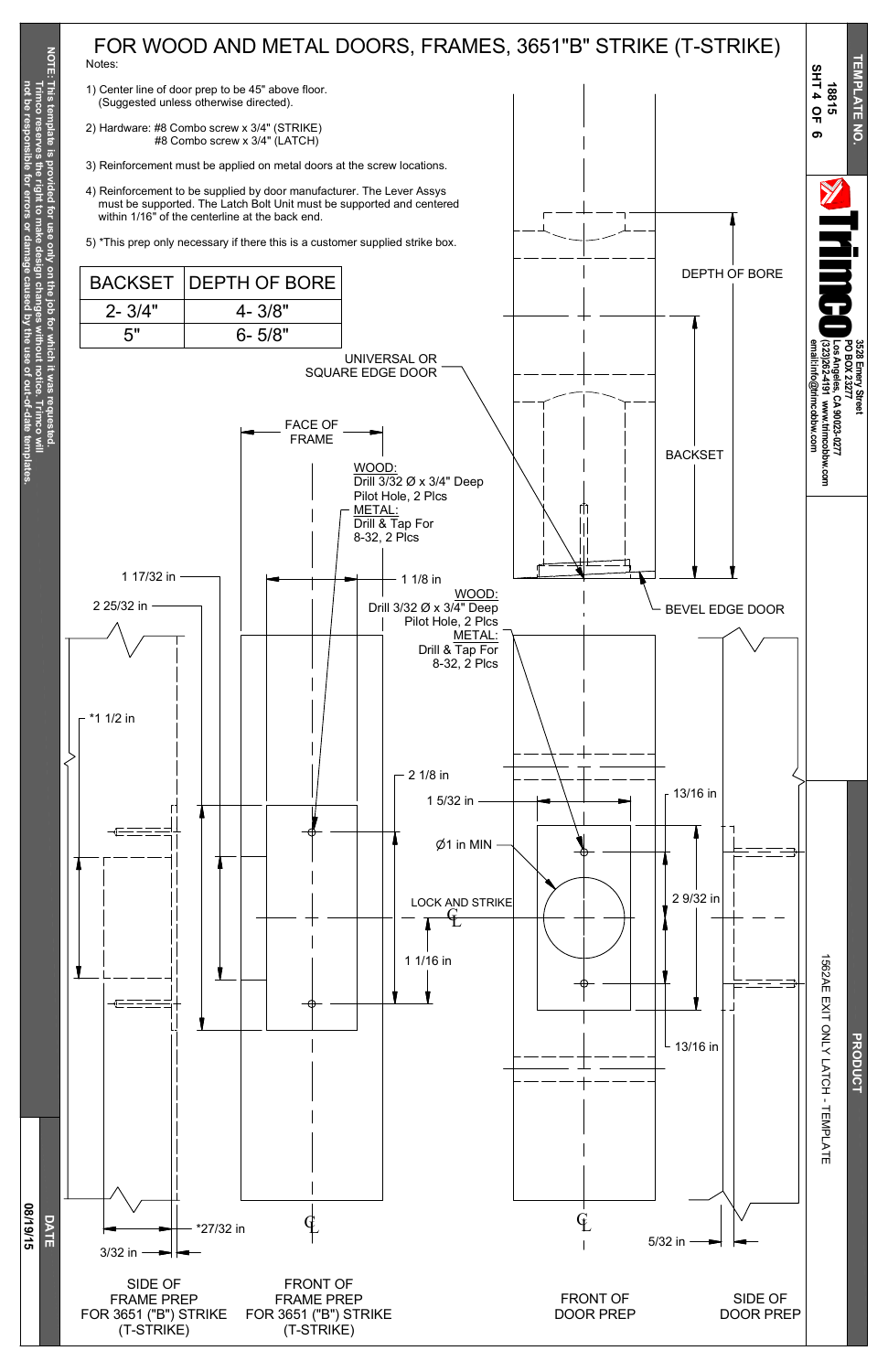**Trim c o** §<br>≡

**Trim c o**

**reserves**

**the right to make**

**design**

**changes**

**without**

**notice.**

**not be resp**

**onsible**

**for**

**errors**

**or**

**damage**

**caused**

**b y the use of**

**out-of-date**

**tem**

**plates.**

**D A T E**

**0 8/19/15**

LOCATING PIN

**PRODUCT** 

 $\stackrel{\times}{\exists}$ ONLY LATCH - TEMPLATE

m

BUSHING (NOT VISIBLE IN THIS VIEW)



PARTIALLY DISASSEMBLED (PER INSTRUCTIONS ABOVE)

U<br>Sol



#### FULLY ASSEMBLED

1562AEP PUSH ASSEMBLY